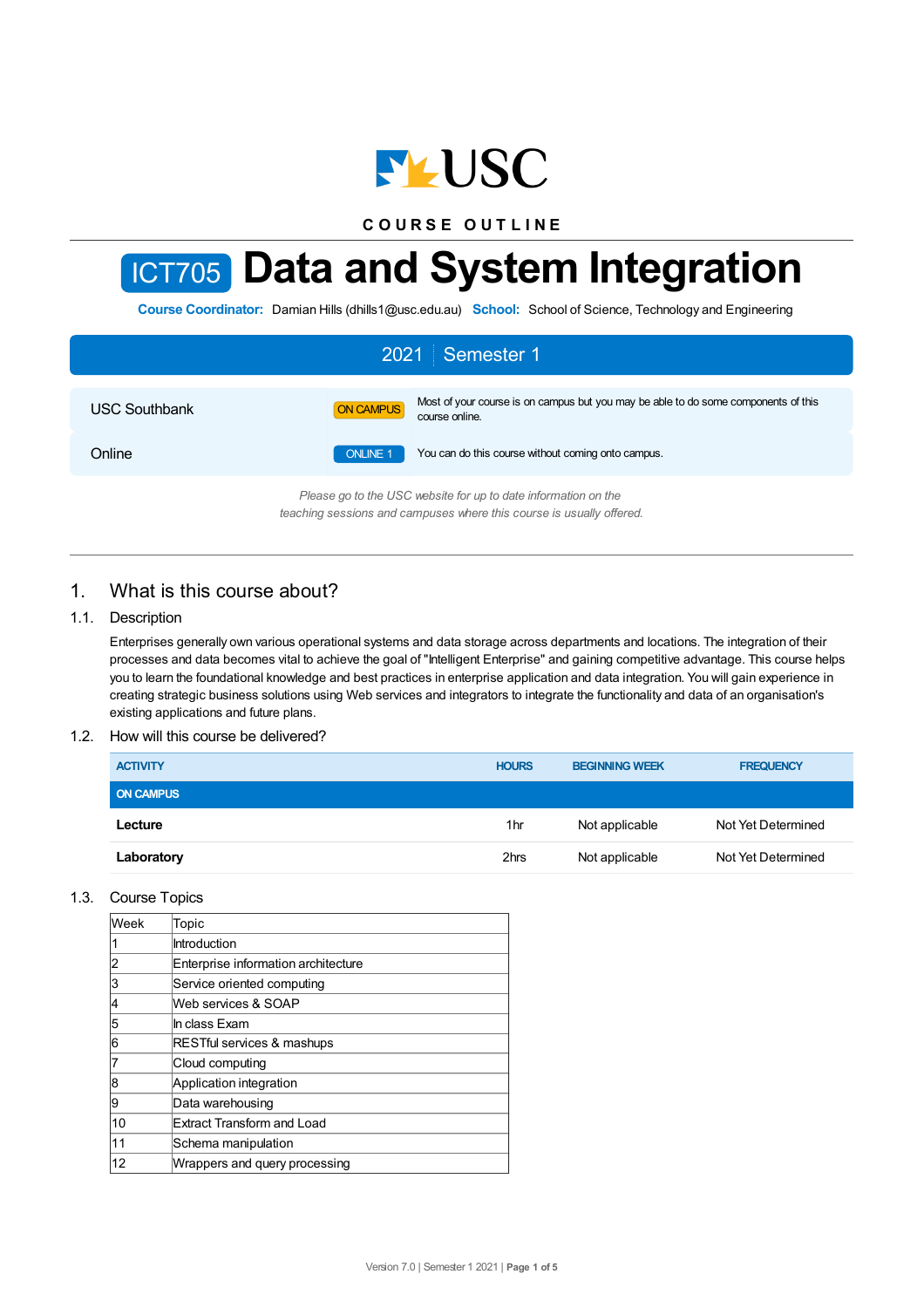# 2. What level is this course?

### 700 Level (Specialised)

Demonstrating a specialised body of knowledge and set of skills for professional practice or further learning. Advanced application of knowledge and skills in unfamiliar contexts.

# 3. What is the unit value of this course?

12 units

# 4. How does this course contribute to my learning?

|                  | <b>COURSE LEARNING OUTCOMES</b>                                                                                       | <b>GRADUATE QUALITIES</b>                                                 |
|------------------|-----------------------------------------------------------------------------------------------------------------------|---------------------------------------------------------------------------|
|                  | On successful completion of this course, you should be able to                                                        | Completing these tasks<br>successfully will contribute to<br>you becoming |
|                  | Discuss the recent developments in theory, issues and practice relating to application and data<br>integration.       | Knowledgeable                                                             |
| $\mathbf{2}$     | Investigate, evaluate, and plan the lifecycle of data through an organisation                                         | Creative and critical thinker<br>Engaged                                  |
| $\left(3\right)$ | Use scripting languages and tools to manipulate, analyse and transform big data, including cloud-<br>based solutions. | Creative and critical thinker<br>Empowered                                |
|                  | Apply discipline specific knowledge and skills to problems.                                                           | Knowledgeable<br>Empowered                                                |
| 5 <sup>5</sup>   | Demonstrate advanced written communication skills in a business context.                                              | Engaged                                                                   |

# 5. Am I eligible to enrol in this course?

Refer to the USC [Glossary](https://www.usc.edu.au/about/policies-and-procedures/glossary-of-terms-for-policy-and-procedures) of terms for definitions of "pre-requisites, co-requisites and anti-requisites".

## 5.1. Pre-requisites

Enrolled in a Postgraduate Program

## 5.2. Co-requisites

Not applicable

5.3. Anti-requisites

Not applicable

5.4. Specific assumed prior knowledge and skills (where applicable)

Not applicable

## 6. How am I going to be assessed?

6.1. Grading Scale

Standard Grading (GRD)

High Distinction (HD), Distinction (DN), Credit (CR), Pass (PS), Fail (FL).

## 6.2. Details of early feedback on progress

Task 1 will be an opportunity to give students feedback on their understanding of their knowledge of enterprise information architecture at a business level.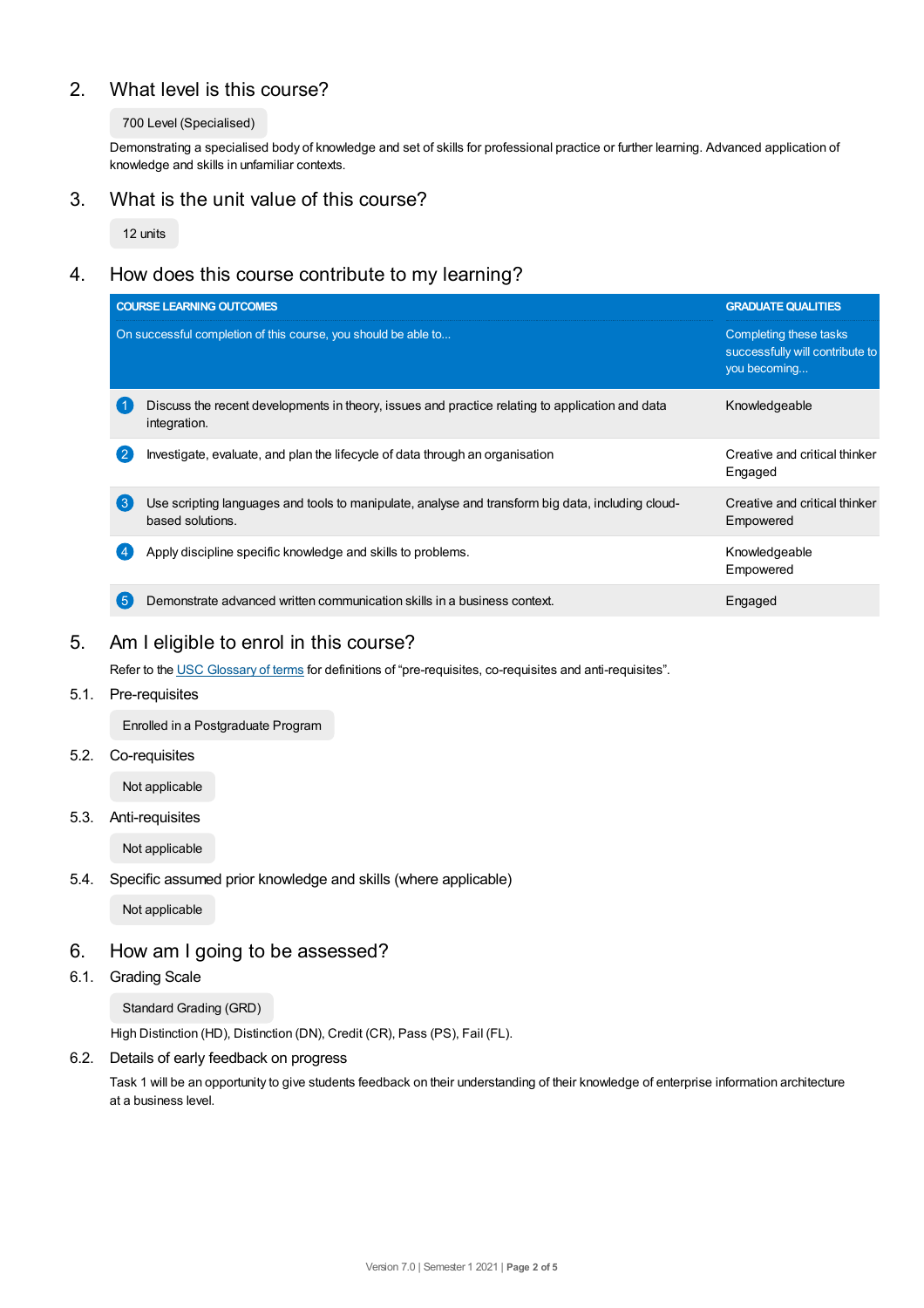## 6.3. Assessment tasks

| <b>DELIVERY</b><br><b>NODE</b> | <b>TASK</b><br>NO. | <b>ASSESSMENT</b><br><b>PRODUCT</b>                                 | <b>INDIVIDUAL</b><br><b>OR GROUP</b> | <b>WEIGHTING</b><br>$\%$ | <b>WHAT IS THE</b><br><b>DURATION /</b><br><b>LENGTH?</b>     | <b>WHEN SHOULD I SUBMIT?</b> | <b>WHERE SHOULD I</b><br><b>SUBMIT IT?</b>                      |
|--------------------------------|--------------------|---------------------------------------------------------------------|--------------------------------------|--------------------------|---------------------------------------------------------------|------------------------------|-----------------------------------------------------------------|
| All                            | 1                  | Examination                                                         | Individual                           | 20%                      | 1 <sub>hr</sub>                                               | Week 5                       | Online Test (Quiz)                                              |
| All                            | 2                  | Examination                                                         | Individual                           | 40%                      | 2 hours                                                       | Week 9                       | Online Test (Quiz)                                              |
| All                            | 3                  | Artefact - Technical<br>and Scientific, and<br><b>Written Piece</b> | Individual                           | 40%                      | Working code<br>and<br>application<br>plus 750 word<br>report | Week 12                      | <b>Online Assignment</b><br>Submission with<br>plagiarism check |

### **All - Assessment Task 1:** Mid Sem Exam

| <b>GOAL:</b>     | This assessment task will demonstrate your knowledge of Enterprise Information Architecture and Service Computing<br>covering material from weeks 1 to 4 inclusive.                             |                                                                                   |                                     |  |  |  |
|------------------|-------------------------------------------------------------------------------------------------------------------------------------------------------------------------------------------------|-----------------------------------------------------------------------------------|-------------------------------------|--|--|--|
| <b>PRODUCT:</b>  | <b>Examination</b>                                                                                                                                                                              |                                                                                   |                                     |  |  |  |
| <b>FORMAT:</b>   | This one-hour examination consists of a set of multiple-choice questions and short answer questions to test the understanding<br>and application of concepts. This is an individual assessment. |                                                                                   |                                     |  |  |  |
| <b>CRITERIA:</b> | No.                                                                                                                                                                                             |                                                                                   | <b>Learning Outcome</b><br>assessed |  |  |  |
|                  |                                                                                                                                                                                                 | Relevancy and synthesis of theory and practice relating EIA and Service Computing | $\overline{4}$                      |  |  |  |
|                  | 2                                                                                                                                                                                               | Application of specific knowledge and skills to business enterprise problems      |                                     |  |  |  |
|                  |                                                                                                                                                                                                 |                                                                                   |                                     |  |  |  |

## **All - Assessment Task 2:** Week 9 Exam

| <b>GOAL:</b>     | This assessment task will demonstrate your knowledge of all material covered in this course                                                                                                          |                                     |  |  |  |
|------------------|------------------------------------------------------------------------------------------------------------------------------------------------------------------------------------------------------|-------------------------------------|--|--|--|
| <b>PRODUCT:</b>  | Examination                                                                                                                                                                                          |                                     |  |  |  |
| <b>FORMAT:</b>   | This two-hour examination will consist of a set of multiple choice questions and short answer questions to test understanding<br>and application of concepts. This is an individual assessment.      |                                     |  |  |  |
| <b>CRITERIA:</b> | No.                                                                                                                                                                                                  | <b>Learning Outcome</b><br>assessed |  |  |  |
|                  | Your responses on the exam questions will be assessed on the basis of your demonstration of<br>knowledge from the workshop activities, lectures and readings specified during the lecture<br>series. | $\mathbf{1}$                        |  |  |  |
|                  |                                                                                                                                                                                                      |                                     |  |  |  |

## **All - Assessment Task 3:** Systems Integration in Practice

| <b>GOAL:</b>    | You will demonstrate your ability to integrate heterogeneous systems into a cohesive application.                                                                                                                                                                                                                                                                                                                |
|-----------------|------------------------------------------------------------------------------------------------------------------------------------------------------------------------------------------------------------------------------------------------------------------------------------------------------------------------------------------------------------------------------------------------------------------|
| <b>PRODUCT:</b> | Artefact - Technical and Scientific, and Written Piece                                                                                                                                                                                                                                                                                                                                                           |
| <b>FORMAT:</b>  | You will be given a case study and will develop an application to suit the case study's functionality needs. You will use tools<br>developed in computer workshops to achieve the application and data integration requirements. Beside the runnable<br>application, you also need to present your design and analysis in the form of a written report. A quideline structure will be<br>provided on Blackboard. |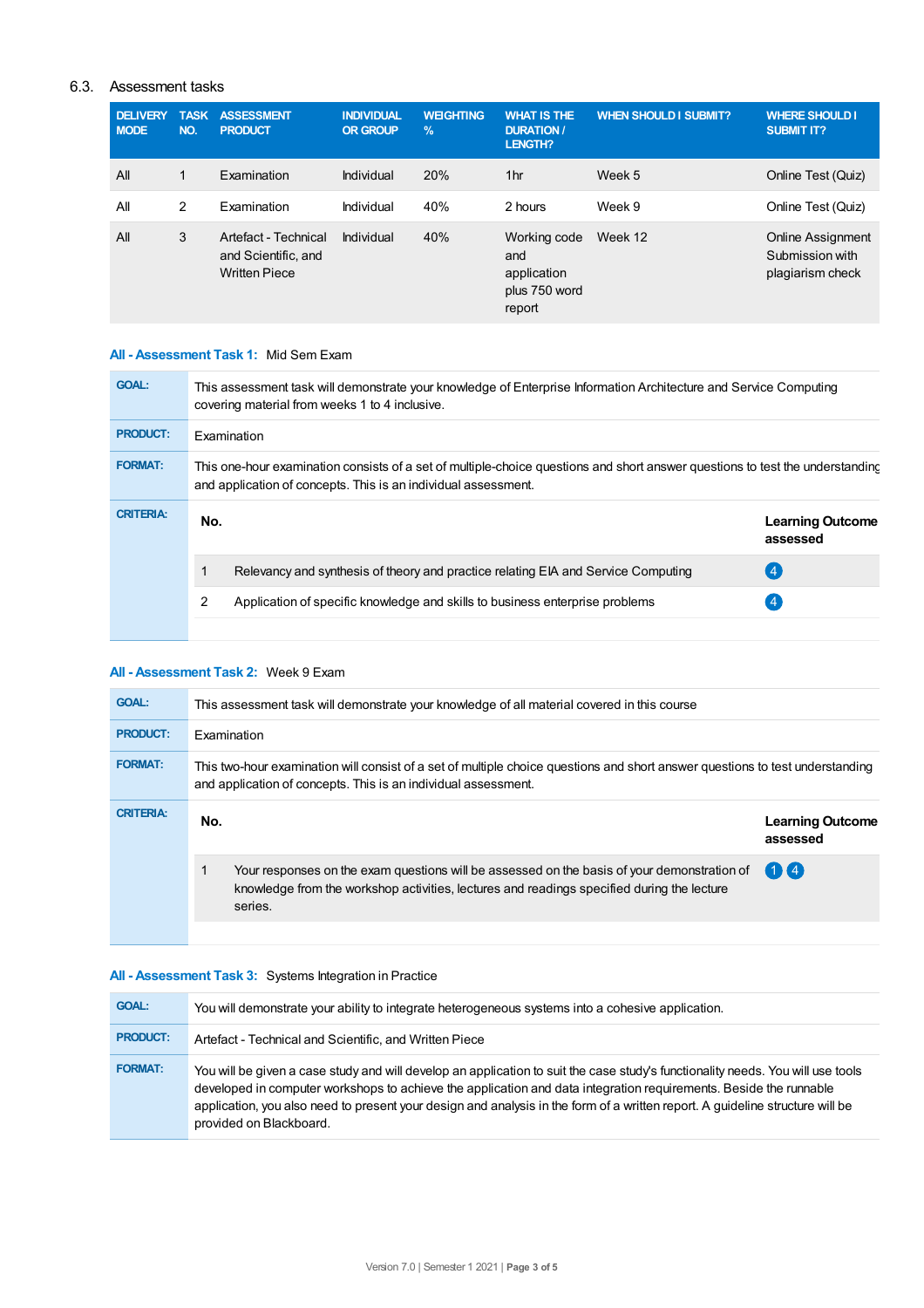| <b>CRITERIA:</b> | No. |                                                                                                       | <b>Learning Outcome</b><br>assessed |
|------------------|-----|-------------------------------------------------------------------------------------------------------|-------------------------------------|
|                  |     | Presentation of a cohesive application - including user interface, code structure and readability (3) |                                     |
|                  | 2   | Design and analysis to suit the case study                                                            | $(2)$ $(4)$                         |
|                  | 3   | Demonstrate advanced written communication skills in a business context                               | $5^{\circ}$                         |
|                  |     |                                                                                                       |                                     |

# 7. Directed study hours

A 12-unit course will have total of 150 learning hours which will include directed study hours (including online if required), self-directed learning and completion of assessable tasks. Directed study hours may vary by location. Student workload is calculated at 12.5 learning hours per one unit.

# 8. What resources do I need to undertake this course?

Please note: Course information, including specific information of recommended readings, learning activities, resources, weekly readings, etc. are available on the course Blackboard site– Please log in as soon as possible.

## 8.1. Prescribed text(s) or course reader

Please note that you need to have regular access to the resource(s) listed below. Resources may be required or recommended.

| <b>REQUIRED?</b> | <b>AUTHOR</b>                                                                                                      |      | <b>YEAR TITLE</b>                                                                                           | <b>PUBLISHER</b> |
|------------------|--------------------------------------------------------------------------------------------------------------------|------|-------------------------------------------------------------------------------------------------------------|------------------|
| Required         | AnHai Doan, Alon<br>Halevy, and Zachary lves                                                                       | 2012 | Principles of Data Integration                                                                              | Morgan Kaufmann  |
| Required         | Mario Godinez, Eberhard 2010<br>Hechler, Klaus Koenig,<br>Steve Lockwood, Martin<br>Oberhofer, Michael<br>Schroeck |      | The Art of Enterprise Information Architecture: A Systems-<br>Based Approach for Unlocking Business Insight | <b>IBM</b> Press |

## 8.2. Specific requirements

Not applicable

# 9. How are risks managed in this course?

Health and safety risks for this course have been assessed as low. It is your responsibility to review course material, search online, discuss with lecturers and peers and understand the health and safety risks associated with your specific course of study and to familiarise yourself with the University's general health and safety principles by reviewing the online [induction](https://online.usc.edu.au/webapps/blackboard/content/listContentEditable.jsp?content_id=_632657_1&course_id=_14432_1) training for students, and following the instructions of the University staff.

# 10. What administrative information is relevant to this course?

## 10.1. Assessment: Academic Integrity

Academic integrity is the ethical standard of university participation. It ensures that students graduate as a result of proving they are competent in their discipline. This is integral in maintaining the value of academic qualifications. Each industry has expectations and standards of the skills and knowledge within that discipline and these are reflected in assessment.

Academic integrity means that you do not engage in any activity that is considered to be academic fraud; including plagiarism, collusion or outsourcing any part of any assessment item to any other person. You are expected to be honest and ethical by completing all work yourself and indicating in your work which ideas and information were developed by you and which were taken from others. You cannot provide your assessment work to others. You are also expected to provide evidence of wide and critical reading, usually by using appropriate academic references.

In order to minimise incidents of academic fraud, this course may require that some of its assessment tasks, when submitted to Blackboard, are electronically checked through SafeAssign. This software allows for text comparisons to be made between your submitted assessment item and all other work that SafeAssign has access to.